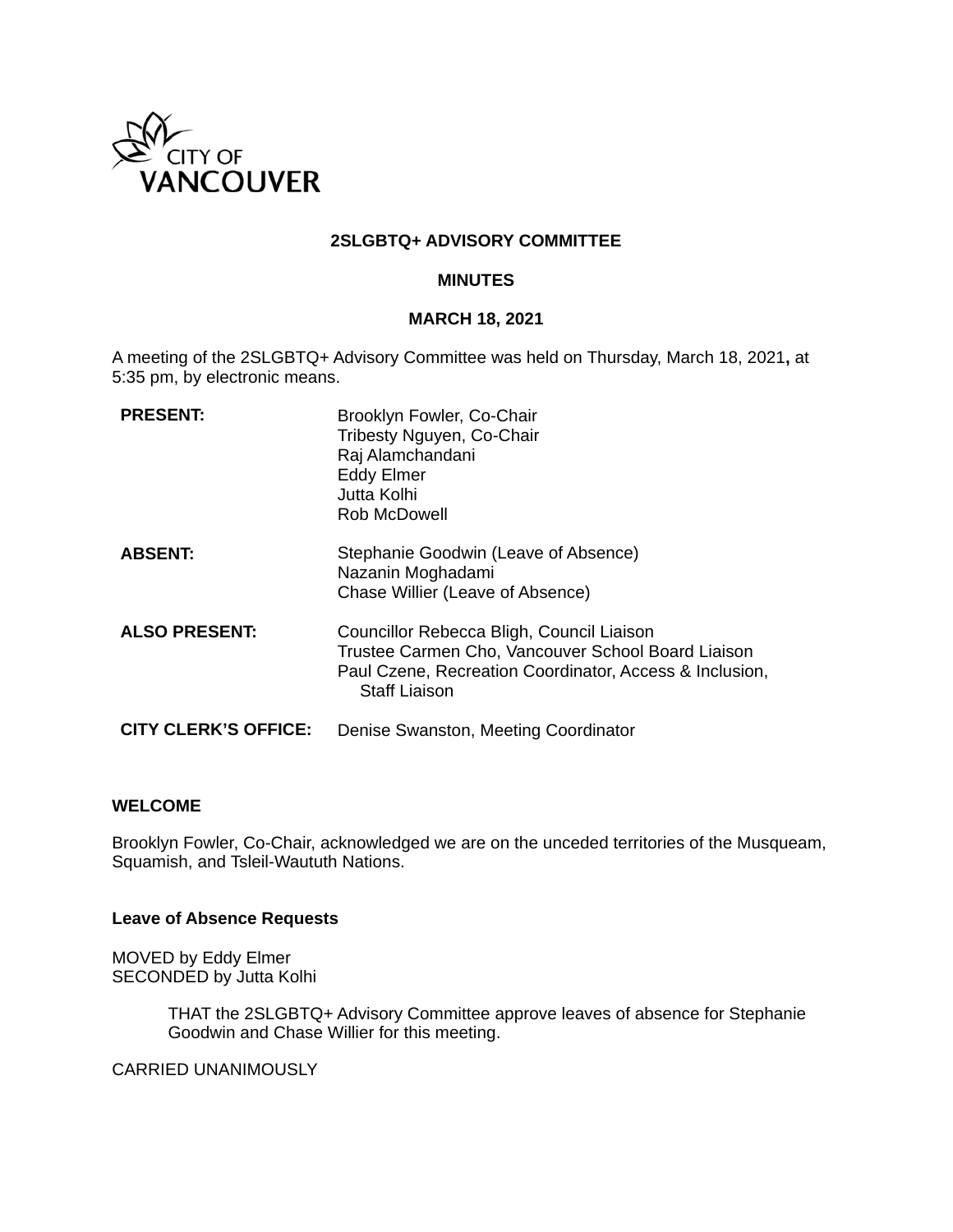### **Approval of Minutes – January 14, 2021**

MOVED by Tribesty Nguyen SECONDED by Raj Alamchandani

> THAT the 2SLGBTQ+ Advisory Committee approve the Minutes from the meeting of Thursday, January 14, 2020**,** with the following amendments:

• Under Item 3:

Accomplishments:

- o bullet 1 should read "Motions on facilitating hate crimes/incident reporting"
- o bullet 3, include example of queer seniors

Future Goals:

- o bullet 1, replace the words "non-dominated" with "non-dominant"
- o bullet 3, remove the word "including"; remove the final "and", and replace with "/"
- Item 4; strike the last sentence and replace with "The Meeting Coordinator" agreed to circulate VPD contact information"
- Item 6; clarify "training" in first Council update as "anti-oppression and sensitivity training"
- Item 7; motion, remove repeated word "Committee"
- Item 8; replace the word "was" with "were"

### CARRIED UNANIMOUSLY

#### **1. Liaison Updates**

Councillor Bligh, Council Liaison, provided brief updates on the following:

- Implementation of sensitivity training for Council and advisory bodies
- Improving street lighting motion passed unanimously at Standing Committee
- Resolution passed by the Federation of Canadian Municipalities related to strengthening Canada's hate speech law
- Councillor Bligh agreed to circulate when available
- Enhanced enforcement on sound amplification devices report was referred back to staff for additional considerations
- Ongoing discussions with community policing and West End Business Improvement Area (BIA) regarding increase in unpredictable behaviour and negative activity at Jim Deva Plaza

Trustee Carmen Cho, Vancouver School Board (VSB) liaison, provided a brief update on the following:

- VSB undertaking review of police liaison program
- Roll out of racism and discrimination awareness training for all staff, and to be included in future onboarding

Paul Czene, Staff Liaison, provided a brief update on the following:

- Inclusion facilitator
- Drop-in Trans inclusive swim re-started at Templeton Pool, with discussions to include Trans inclusive yoga classes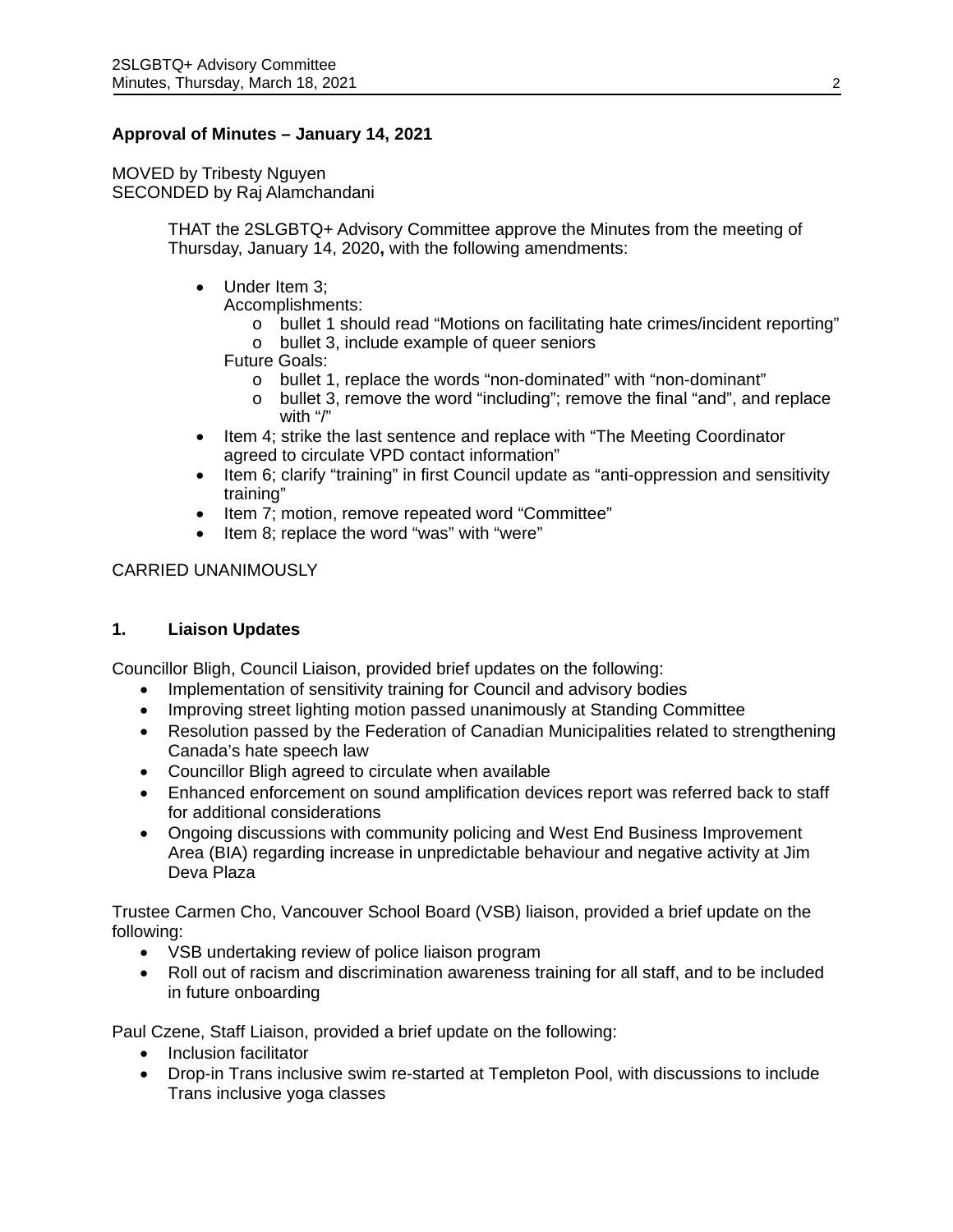## **2. Jim Deva Plaza**

Councillor Bligh advised that the West End BIA began discussion to replace *fixed* tables and benches with tables and benches that can be brought inside each evening.

Councillor Bligh noted that the by-law associated with Jim Deva plaza indicates closing hours of 3 am to 6 am, which is likely because it is surrounded by nightlight. Because of COVID-19 and restrictions on clubs/restaurants (i.e. no nightlife), the plaza has taken on alternate uses. It is anticipated that the current usage of the plaza will be less of an issue as we return to our "new normal".

Following discussion on Jim Deva Plaza, Brooklyn Fowler, Co-Chair, advised they had left a few voicemails for the Portland Hotel Society regarding biohazard containers in the area. Brooklyn agreed to follow up with the Committee when they hear back.

## **3. Hate Crime Reporting Updates**

Eddy Elmer provided updates on ongoing discussions with Vancouver Police Department (VPD) Inspector Suzanne Muir in relation to the [Hate Crime Incident Reporting motion](https://vancouver.ca/docs/council/lgbt20200917min.pdf#page=6) approved by the Committee on September 17, 2020. Eddy agreed to send relevant information to the Committee.

In regards to online reporting of incidents, while discussions are ongoing, Eddy noted that the VPD felt online reporting would result in a loss of evidence and lag in the investigation. Eddy did note that the VPD reassured that they take all reported incidents very seriously and each is followed up on.

Regarding sensitivity training for 9-1-1 operators, it was noted that the operators are not VPD staff and therefore cannot prescribe training.

Eddy advised the VPD agreed to provide updates to the committee on hate crimes if so desired.

# **4. Anti-Racism Committee Meetings**

Tribesty Nguyen, Co-Chair, summarized an email circulated from Chase Willier in relation to the Anti-Racism Committee Meetings. The email summarized progress on identifying:

- priorities in addressing racist incidents
- specific causes preventing racist incidents from being documented, recorded and followed-up with
- specific objectives and outcomes to ensure racist incidents are documented, recorded and followed-up with
- partners and organizations who are working to address these objectives

# **5. Bus Stop Removal**

Brooklyn Fowler, Co-Chair, advised that a member of the public contacted them with concerns surrounding TransLink's "Bus Stop Balancing" project; it was noted that the Seniors' Advisory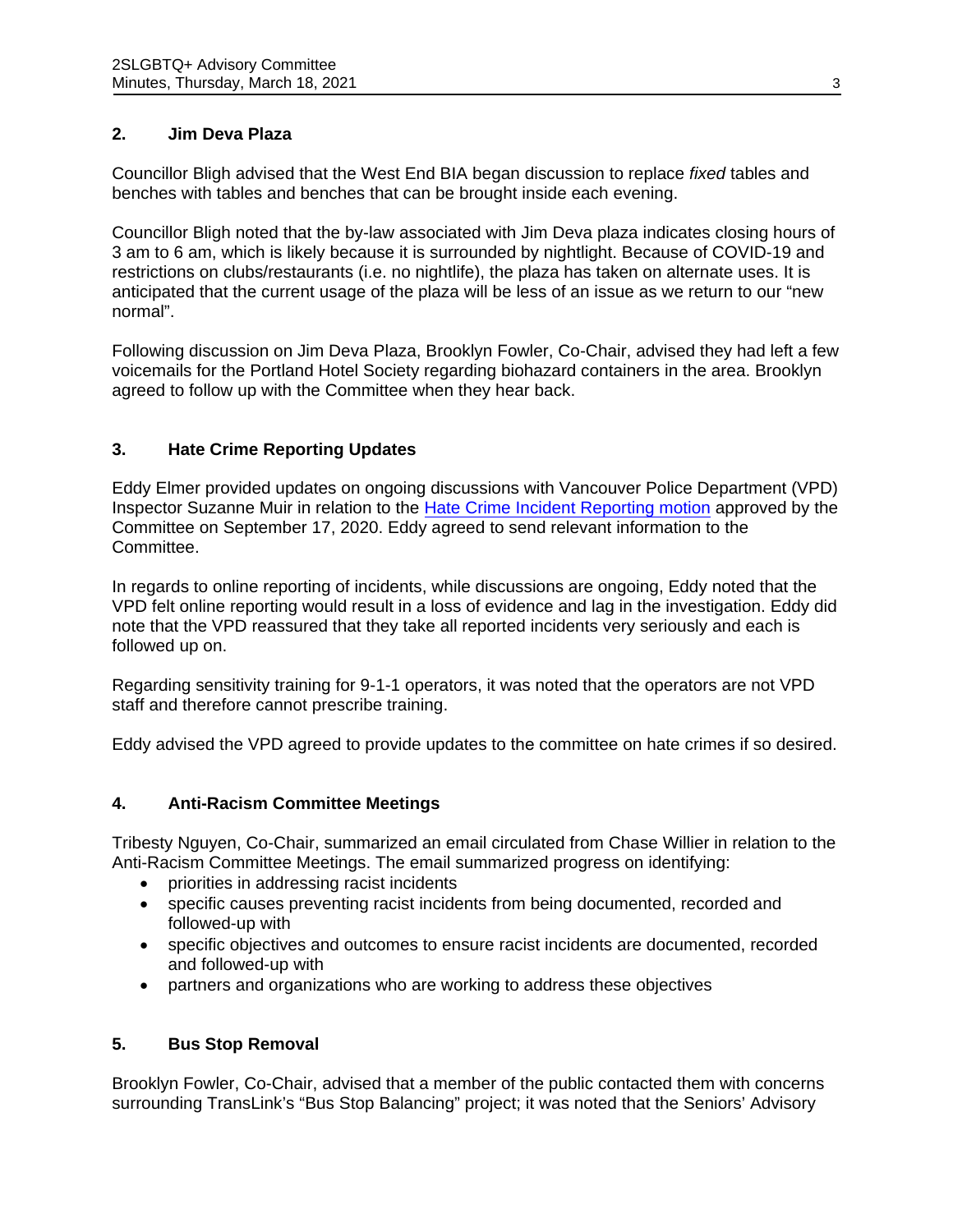Committee and the Persons with Disabilities Advisory Committee were also discussing the issue.

While the Committee felt they should be consulted on such changes, Councillor Bligh highlighted that the issue isn't really within the City's jurisdiction. Following further discussion, Councillor Bligh agreed to raise the issue as an enquiry at the next Council meeting.

# **6. Plan for Final Working Session**

Being the final meeting of the appointed terms, the Committee agreed that creating some form of handover material relating to the current Committees achievements and goals would be helpful for the incoming 2SLGBTQ+ Committee. Tribesty and Brooklyn agreed to prepare something in advance of the final working session.

### **7. New Business**

Earlier in the meeting, Eddy Elmer commented that lights on the Robson Street side of the Vancouver Public Library were more often off than on during late night hours; Paul Czene, Staff Liaison, agreed to follow up.

Tribesty shared an email from staff seeking volunteers to partake in an upcoming workshop to discuss a UN Safe Cities and Safe Public Spaces initiative; subsequently, it was:

MOVED by Tribesty Nguyen SECONDED by Rob McDowell

> THAT the 2SLGBTQ+ Committee appoint Eddy Elmer, Brooklyn Fowler and Nazanin Moghadami (providing Nazanin accepts) as representatives of the Committee to attend the workshop.

CARRIED UNANIMOUSLY

The Committee thanked Councillors Dominato and Bligh, Paul Czene and Bonnie Kennett for all their work and support to the Committee during their term.

### **ADJOURNMENT**

MOVED by Brooklyn Fowler SECONDED by Rob McDowell

THAT this meeting be adjourned.

CARRIED UNANIMOUSLY